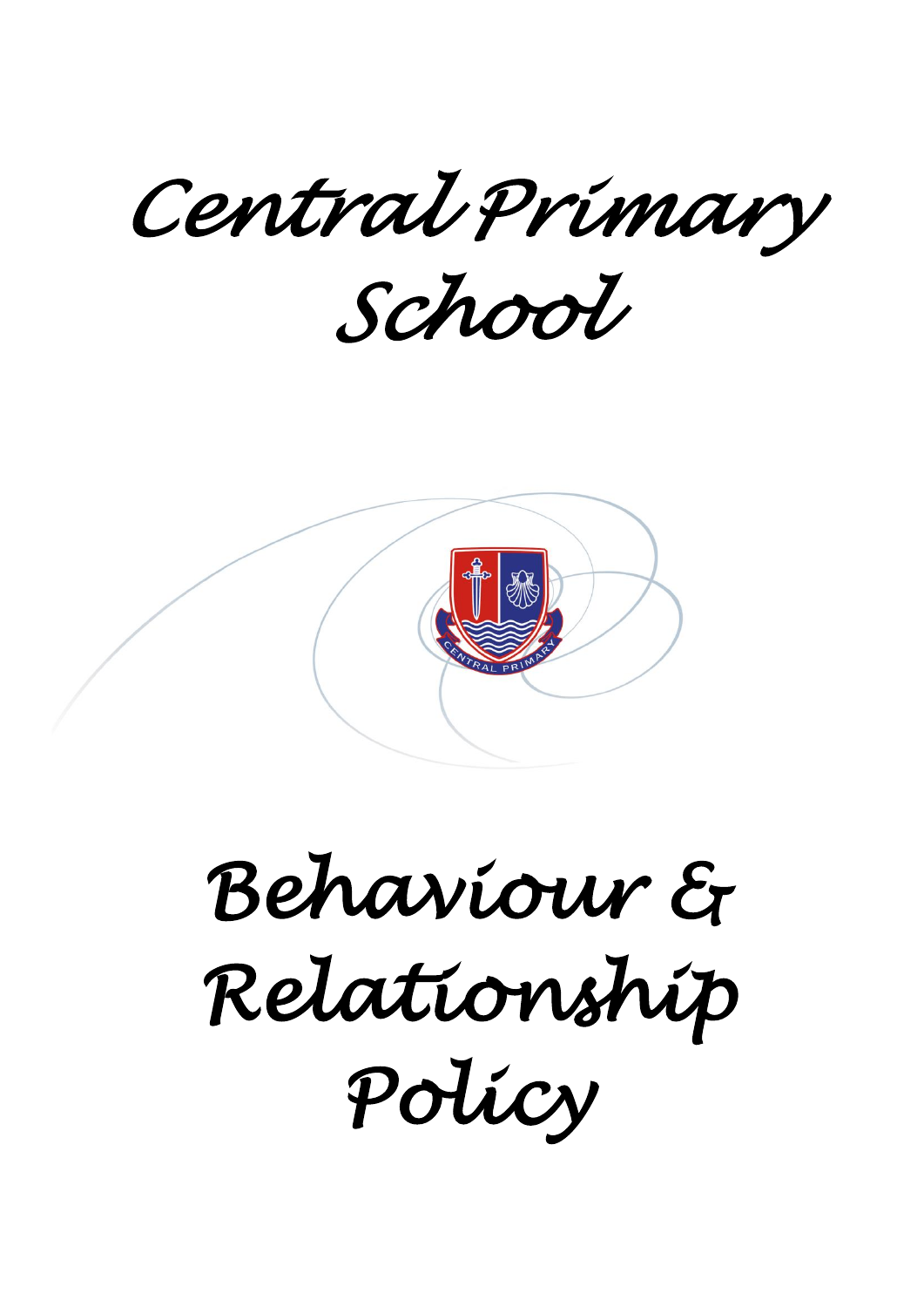# **Our motto: Children are Central**

## **Introduction**

Positive behaviour and relationships are a key part of any school. At Central Primary, we want to promote, teach and cultivate pro-social behaviours, so that our pupils are increasingly able to manage their own behaviour and be intrinsically motivated.

Everyone at Central Primary School has a part to play in the promotion of high standards of behaviour. It is important that our clear code of conduct is reinforced by a balanced combination of affirmations, consequences and learning opportunities within a secure and positive environment.

All staff, regardless of the purpose of their employment, should feel confident that the decisions taken by them are consistent with the policy and will be supported by colleagues and our community.

# **Aims**

- o To promote equality of treatment and equal access to educational opportunity within the school community by developing consideration for others in the community by promoting respect, courtesy, open-mindedness, teamwork, trust and honesty;
- o To promote a calm, safe and ordered learning environment where we help our children to control and self-regulate and to learn that they are intrinsically responsible for their own behaviour;
- $\circ$  To support the development of self-esteem and self-respect by distinguishing between a child and that child's behaviour by ensuring that appropriate behaviour is encouraged and recognised;
- $\circ$  To develop pride in the school, in work, in effort as well as in achievement;
- o To ensure that parents/ carers are kept informed about their children's behaviour through consistent means.

## **What is behaviour? How can behaviour manifest?**

When behaviour is discussed the discussion tends to focus on behaviour that is negative, externalised and severe. The vast majority of behaviour in school is the oppostite of this; it is positive, pro-social and productive. All children will demonstrate a range of behaviours so it is important to understand these behaviours. This policy aims to balance the need for clarity on all behaviours whilst also focusing on the teaching, development of and maintenance of positive behaviours which are pro-social and positive for the whole of our school community.

It is important that behaviour is seen as something broader than just good or bad. A child is never only capable of being one or the other. There are three basic principles upon which our behaviour policy is based:

- o We believe that when a child demonstrates unacceptable behaviour, it is the behaviour which is unacceptable **not** the child.
- o We believe that pro-social behaviour and self-regulation should be developed and taught over time.
- o We believe it is our duty to promote and encourage pro-social behaviour and not just react to behaviour which is unacceptable.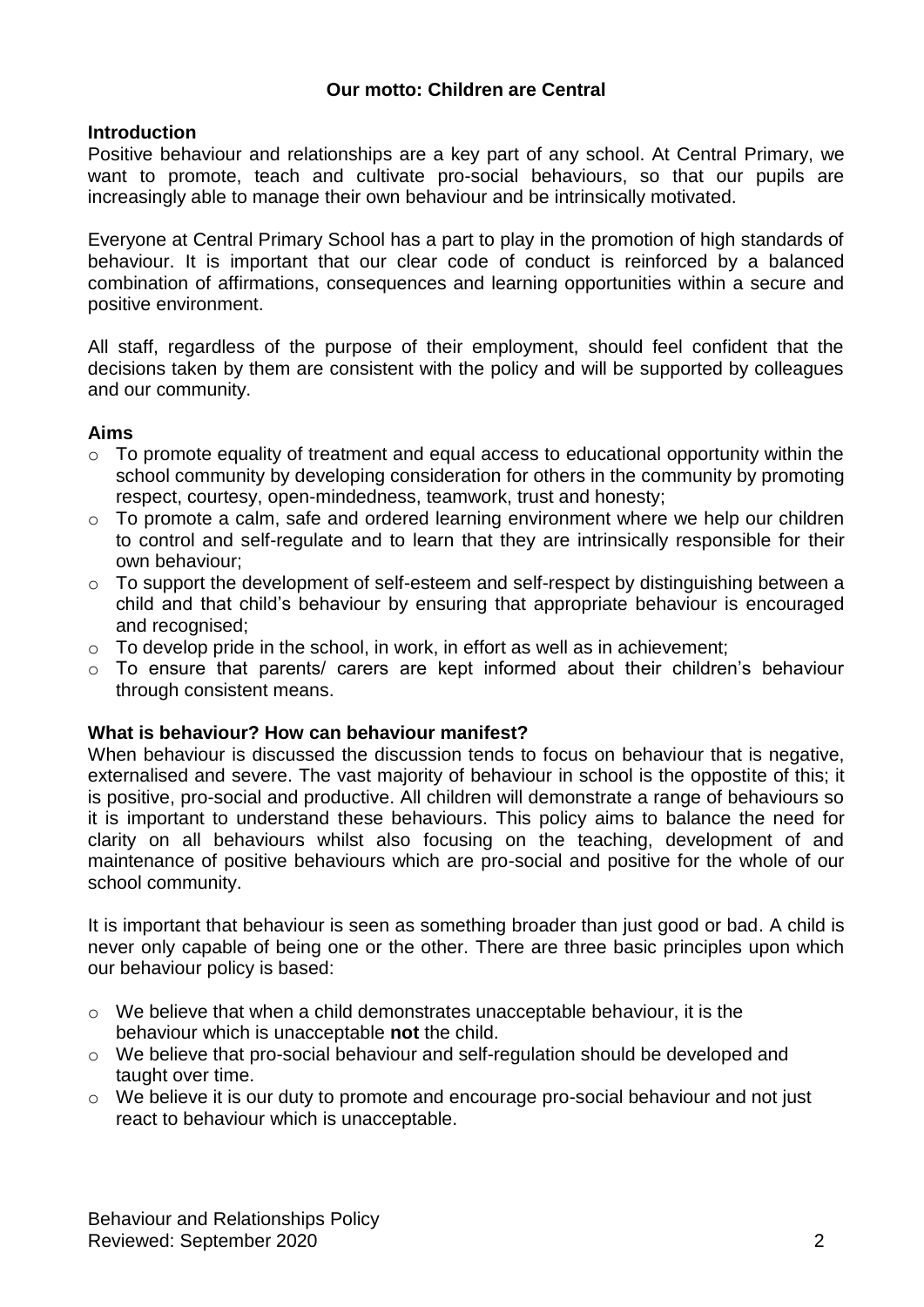

*Diagram 1: Adapted from Herts Steps Training 2019. Central Primary Behaviour Policy (2019)*

The adapted diagram above shows that behaviour can be an outward action (externalised) such as name-calling or inward (internalised) such as not completing work. Behaviour that is considered positive is both something that is externalised and internalised but is considered to be socially acceptable (pro-social). Negative behaviour can also be externalised and internalised and is behaviour that is considered to be socially unacceptable (anti-social).

| <b>Behavioural</b><br><b>Circle</b> | Description of behavioural level                                                                                                                                                                                                                                                                                                                             | <b>Actions</b>                                                                                                                                                                                                  |
|-------------------------------------|--------------------------------------------------------------------------------------------------------------------------------------------------------------------------------------------------------------------------------------------------------------------------------------------------------------------------------------------------------------|-----------------------------------------------------------------------------------------------------------------------------------------------------------------------------------------------------------------|
| <b>Green Circle</b>                 | The pro-social behaviours of well-behaved and<br>motivated pupils forms the core of this policy. Our focus<br>and attention is on the development and teaching of<br>intrinsic motivation. For simplicity we call this green<br>behaviour.<br>These are the expected behaviours of pupils in the                                                             | These behaviours are<br>to be promoted and<br>taught, so that they<br>are the behaviours<br>pupils aspire to and<br>work towards.                                                                               |
|                                     | school. Pupils demonstrating green circle behaviours<br>will be managing their behaviour in line with the<br>expectations, routines and rules of their classroom and<br>the wider school.                                                                                                                                                                    | Everyone needs to be<br>clear on what are the<br>expectations, routine                                                                                                                                          |
|                                     | Green behaviour is something that should<br>be<br>celebrated. It is behaviour that we would like everyone<br>to do and it should also be the status quo for behaviour<br>in our school. In order for this to be the case it is also                                                                                                                          | and rules in each<br>classroom and<br>explicitly teach these<br>to pupils.<br>Positive affirmation<br>and promotion of<br>green circle<br>behaviours through:<br>-Affirmation cards<br>-Marbles<br>-Celebration |
|                                     | the behaviour we need to spend the most time<br>modelling, teaching and developing. Affirmation is a<br>method that we use to make green behaviours visible.<br>There are three main methods for this;<br>Affirmation cards<br>1)<br>Praise in class/ around schools and a marble in<br>(2)<br>Marble Jar<br>Assembly/<br>3) Public Affirmation (Celebration |                                                                                                                                                                                                                 |
|                                     | Sharing with wider community)                                                                                                                                                                                                                                                                                                                                | Assemblies                                                                                                                                                                                                      |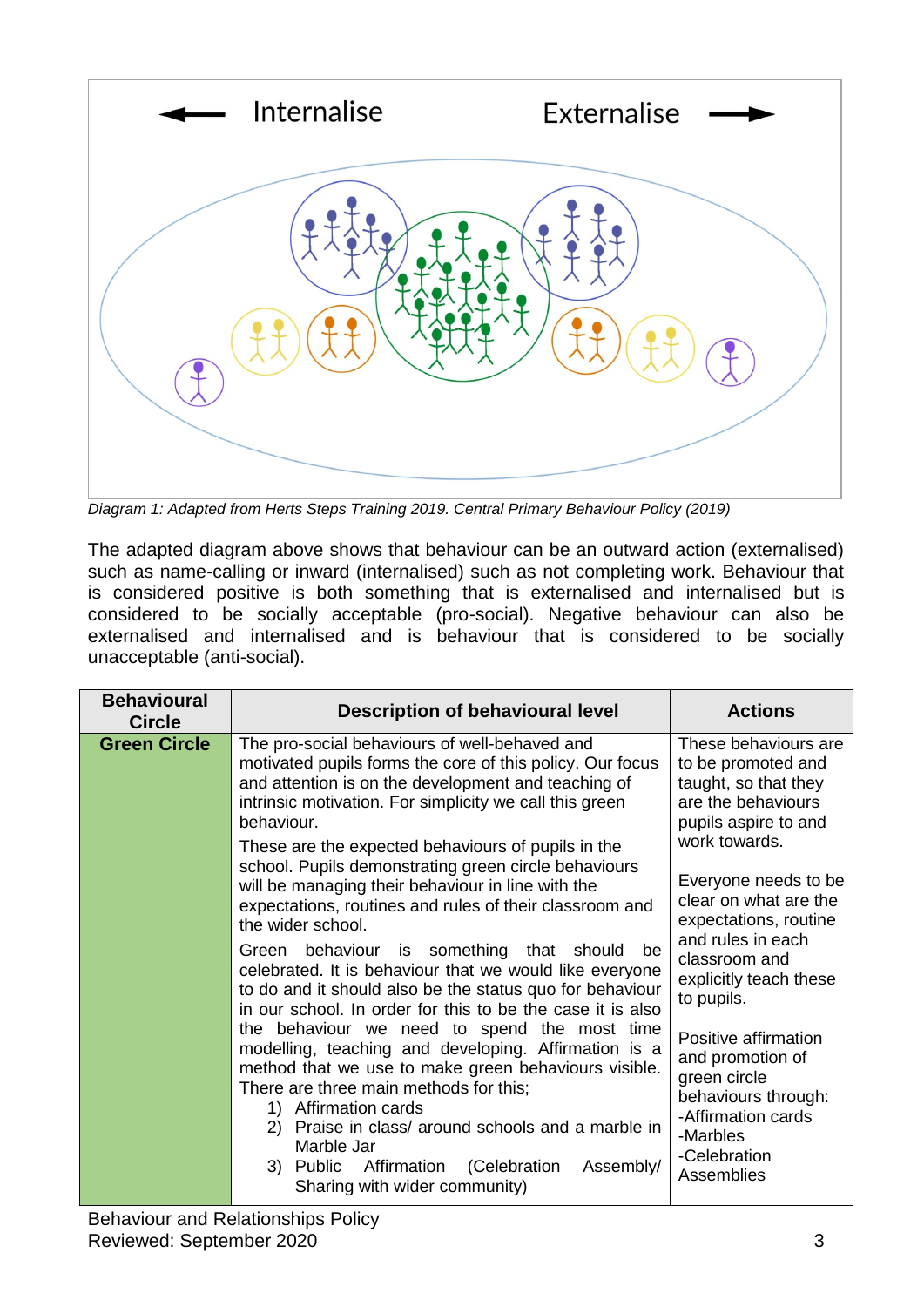| <b>Behavioural</b><br><b>Circle</b> | <b>Description of behavioural level</b>                                                                                                                                                                                                                                                                                                                                                                                                                                                                                                                                                                                                                                                                                                                                                                                                                                                                                                                                                                                                                                                                                                                                                                                                                                        | <b>Actions</b>                                                                                                                                                                                                                                                                                                                                                                                                                                                                                                                                                                                                                                                                                                                       |
|-------------------------------------|--------------------------------------------------------------------------------------------------------------------------------------------------------------------------------------------------------------------------------------------------------------------------------------------------------------------------------------------------------------------------------------------------------------------------------------------------------------------------------------------------------------------------------------------------------------------------------------------------------------------------------------------------------------------------------------------------------------------------------------------------------------------------------------------------------------------------------------------------------------------------------------------------------------------------------------------------------------------------------------------------------------------------------------------------------------------------------------------------------------------------------------------------------------------------------------------------------------------------------------------------------------------------------|--------------------------------------------------------------------------------------------------------------------------------------------------------------------------------------------------------------------------------------------------------------------------------------------------------------------------------------------------------------------------------------------------------------------------------------------------------------------------------------------------------------------------------------------------------------------------------------------------------------------------------------------------------------------------------------------------------------------------------------|
| <b>Blue Circle</b>                  | Blue behaviours are slight infractions away from green<br>behaviours. It is likely therefore that all pupils will at<br>some point display blue behaviours. It is important that<br>blue behaviours are carefully thought about and<br>reflected upon.                                                                                                                                                                                                                                                                                                                                                                                                                                                                                                                                                                                                                                                                                                                                                                                                                                                                                                                                                                                                                         | <b>Blue behaviours must</b><br>be dealt with by the<br>adult who is working<br>with the child. In a<br>classroom, this is any<br>adult.                                                                                                                                                                                                                                                                                                                                                                                                                                                                                                                                                                                              |
|                                     | Often blue behaviours will be easy to correct but how<br>this is done needs to be carefully considered. If you<br>only name the negative behaviour and tell a pupil to<br>cease that behaviour you will be promoting the anti-<br>social behaviour, and not teaching how behaviour<br>should be. It is therefore important to think about how                                                                                                                                                                                                                                                                                                                                                                                                                                                                                                                                                                                                                                                                                                                                                                                                                                                                                                                                  | There are a range of<br>different techniques<br>to manage blue<br>behaviours including:<br>-Proximity praise                                                                                                                                                                                                                                                                                                                                                                                                                                                                                                                                                                                                                         |
|                                     | you will manage blue behaviours before they occur.<br>Blue behaviour should be dealt with straight away.                                                                                                                                                                                                                                                                                                                                                                                                                                                                                                                                                                                                                                                                                                                                                                                                                                                                                                                                                                                                                                                                                                                                                                       | -Naming the positive<br>behaviours you would<br>like to see                                                                                                                                                                                                                                                                                                                                                                                                                                                                                                                                                                                                                                                                          |
|                                     | It does not need to be recorded formally and parents/<br>carers do not need to be informed.                                                                                                                                                                                                                                                                                                                                                                                                                                                                                                                                                                                                                                                                                                                                                                                                                                                                                                                                                                                                                                                                                                                                                                                    | -Retelling or re-<br>explaining the<br>behaviours<br>-Giving direction to                                                                                                                                                                                                                                                                                                                                                                                                                                                                                                                                                                                                                                                            |
|                                     | Any adult can deal with blue behaviour and should do<br>so promptly.                                                                                                                                                                                                                                                                                                                                                                                                                                                                                                                                                                                                                                                                                                                                                                                                                                                                                                                                                                                                                                                                                                                                                                                                           | change behaviour to<br>a green behaviour                                                                                                                                                                                                                                                                                                                                                                                                                                                                                                                                                                                                                                                                                             |
| <b>Orange Circle</b>                | Orange behaviours are anti-social and negative<br>towards the effective learning and well-being of others.<br>They are not the most severe behaviours (yellow circle<br>behaviours are) but orange behaviours are<br>unacceptable and need to be dealt with in a formal way<br>by the classroom adults (with age/ stage sensitivity to<br>the pupils involved).<br>Orange behaviours include (this list is not exhaustive):<br><b>Internalised Behaviours</b><br>-Ignoring someone<br>-Refusing to follow an instruction<br>-Not-listening<br>-Not completing work<br>-Repeated Blue level behaviours<br><b>Externalised Behaviours</b><br>-Unkind comments (name-calling, insults that are not<br>discriminatory)<br>-Violence (non-intentional)<br>-Telling someone they are not a friend/ cannot play with<br>them<br>-Repeated Blue level behaviours<br>When dealing with an orange behavioural incident it is<br>important that is explored with the child at an<br>appropriate time. If the behaviour is disruptive and will<br>not stop then a red card should be used to pass the<br>resolution to another member of the team. This is not<br>because the behaviour is at that level of severity but to<br>facilitate the teaching, learning and well-being of others. | When you deal with<br>an orange<br>behavioural incident:<br>1) Identify to the pupil<br>what the behaviour<br>was and explain why<br>it was anti-social.<br>2) Listen to the pupil's<br>response to this to<br>identify if there were<br>any mitigating factors.<br>3) Once all factors<br>have been explored,<br>discuss with the pupil<br>what green behaviour<br>would look like.<br>4) Identify the<br>protective/educational<br>consequences that<br>might be required.<br>5) The pupil should<br>return to class as<br>soon as possible to<br>continue their<br>learning,<br>remembering to<br>restore and reflect<br>when appropriate.<br>6) Record on CPOMS<br>as orange behaviour<br>and inform parents/<br>carers if these |
|                                     | If the pupil is removed from the class by red card, it is<br>the responsibility of the class teacher to advise when                                                                                                                                                                                                                                                                                                                                                                                                                                                                                                                                                                                                                                                                                                                                                                                                                                                                                                                                                                                                                                                                                                                                                            | behaviours are a                                                                                                                                                                                                                                                                                                                                                                                                                                                                                                                                                                                                                                                                                                                     |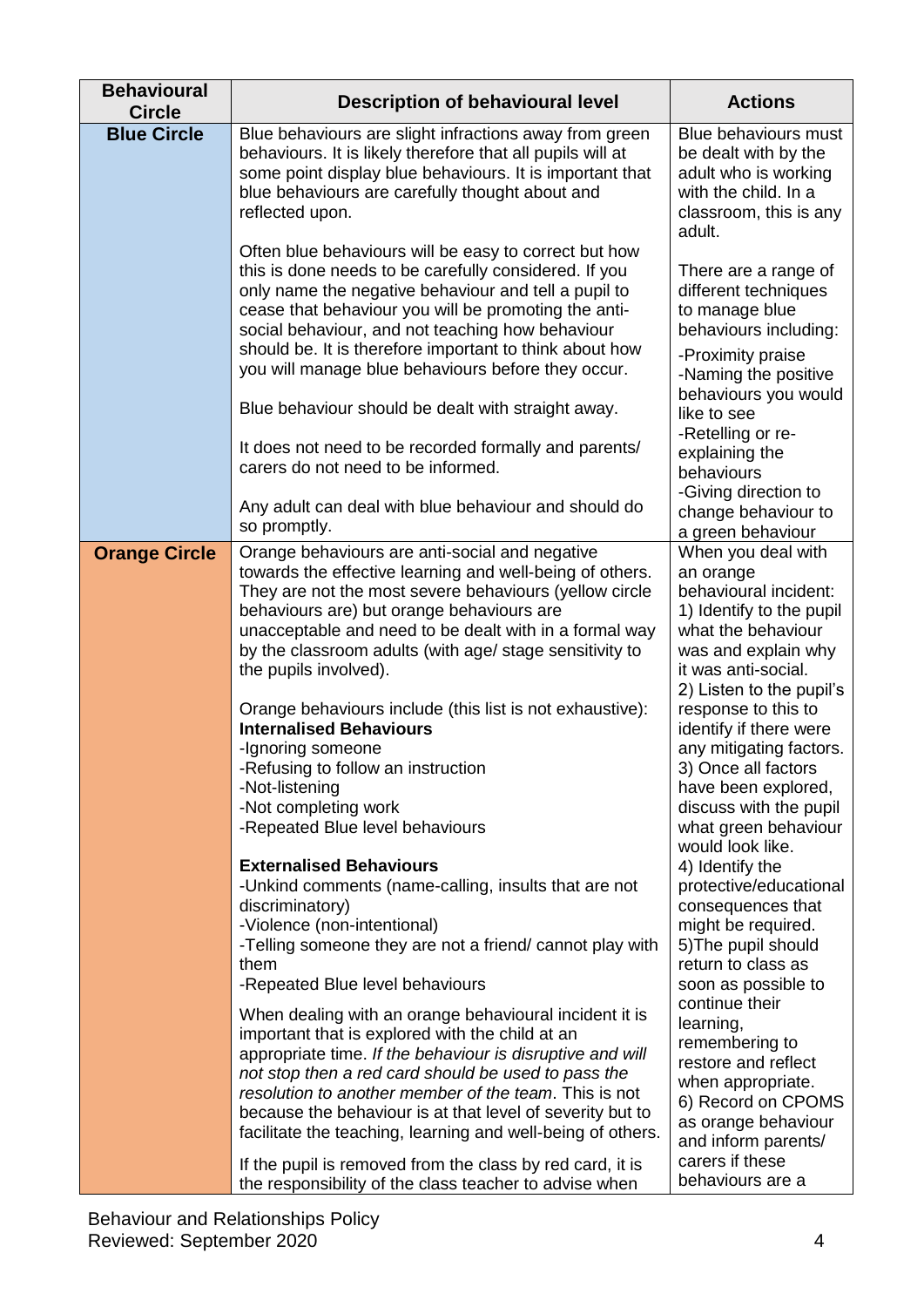| <b>Behavioural</b><br><b>Circle</b> | <b>Description of behavioural level</b>                                                                                                                                                                                                                                                                                                                                                                                                                                                                                                                                                                                                                                                                                                                                                                                                                                                                                                                                                                                                                                                                                                                                                                      | <b>Actions</b>                                                                                                                                                                                                                                                                                                                                                                                                                                                                                                                                                                                          |
|-------------------------------------|--------------------------------------------------------------------------------------------------------------------------------------------------------------------------------------------------------------------------------------------------------------------------------------------------------------------------------------------------------------------------------------------------------------------------------------------------------------------------------------------------------------------------------------------------------------------------------------------------------------------------------------------------------------------------------------------------------------------------------------------------------------------------------------------------------------------------------------------------------------------------------------------------------------------------------------------------------------------------------------------------------------------------------------------------------------------------------------------------------------------------------------------------------------------------------------------------------------|---------------------------------------------------------------------------------------------------------------------------------------------------------------------------------------------------------------------------------------------------------------------------------------------------------------------------------------------------------------------------------------------------------------------------------------------------------------------------------------------------------------------------------------------------------------------------------------------------------|
|                                     | that child should be returned. When the pupil returns to<br>class it is important that you welcome them and enable<br>them to reengage in their learning. At an appropriate<br>time after their return, it is vital you make time to restore<br>the relationship and reflect on the behaviour.                                                                                                                                                                                                                                                                                                                                                                                                                                                                                                                                                                                                                                                                                                                                                                                                                                                                                                               | repeat of previous<br>ones.                                                                                                                                                                                                                                                                                                                                                                                                                                                                                                                                                                             |
| <b>Yellow Circle</b>                | Some of the most anti-social and negative behaviours<br>can be categorised as Yellow Circle Behaviours. These<br>behaviours will mean that the child needs to be spoken<br>to (with age/ stage sensitivity to the pupils involved) by<br>a member of the senior team and have time away from<br>their peer group before re-joining their peers at the next<br>start of the next session (i.e. after lunch/ break and/ or<br>beginning of the next lesson). Repeated yellow circle<br>behaviours may mean that internal or fixed-term<br>exclusions are issued.<br>Yellow behaviours include (this list is not exhaustive):<br><b>Internalised Behaviours</b><br>-Exclusion of others<br>-Isolation of others<br>-Persistent work refusal<br><b>Externalised Behaviours</b><br>-Racist Comments<br>-Discriminatory Comments (xenophobic, transphobic,<br>homophobic etc.)<br>-Physical Violence (hitting, kicking, punching)<br>-Bullying<br>-Fighting<br>-Cyber-bullying<br>-Fabrication (Lying to get others in trouble)<br>It is important to restore and fix the relationship after a<br>yellow behavioural incident. Receive the child back into<br>class and at an appropriate moment take some time to | Escalate it via a red<br>card, and a senior<br>member of staff will<br>remove the child from<br>the environment and<br>complete the<br>following actions:<br>1) Establish what has<br>happened. This will<br>include interviewing<br>all parties involved<br>and hearing what<br>everyone has to say.<br>2) Identify what<br>protective/<br>educational<br>consequences are<br>required.<br>3) Letters need to be<br>written for each child<br>involved in the<br>incident.<br>4) Parents/ carers<br>must be informed by<br>the senior member of<br>staff.<br>5) The return of the<br>pupil to class is |
|                                     | reflect on the yellow behaviour and how it can be<br>avoided again in future. This is often better done at a<br>point when you have time and is a distance away from<br>the incident (i.e. the next day).                                                                                                                                                                                                                                                                                                                                                                                                                                                                                                                                                                                                                                                                                                                                                                                                                                                                                                                                                                                                    | arranged with the<br>teacher.<br>6) All of the records<br>need to be recorded<br>in CPOMS.                                                                                                                                                                                                                                                                                                                                                                                                                                                                                                              |
| <b>Purple Circle</b>                | Purple behaviour is the most anti-social and dangerous<br>behaviour that pupils can demonstrate. Purple<br>behaviours are very rare and are likely to involve<br>exclusion (internal or fixed-term - in extreme cases<br>permanent) from the classroom or activity. However,<br>purple behaviours are unsafe. They are unsafe to other<br>children, adults, the child themselves or the property of                                                                                                                                                                                                                                                                                                                                                                                                                                                                                                                                                                                                                                                                                                                                                                                                          | A red card should<br>immediately be sent<br>but the safety of<br>everyone also needs<br>to be assured.<br>The actions will be                                                                                                                                                                                                                                                                                                                                                                                                                                                                           |
|                                     | school. They are often uncontrolled and as an<br>exhibition of extreme distress.<br>For a few pupils who have specific educational needs<br>that manifest as behaviour there may be repeated<br>incidents at purple level. These pupils will be supported<br>by nurture and will have a risk reduction plan.<br>Purple behaviours are (this list is not exhaustive):                                                                                                                                                                                                                                                                                                                                                                                                                                                                                                                                                                                                                                                                                                                                                                                                                                         | then carried out as in<br>a Yellow incident, but<br>consequences are<br>likely to be internal,<br>fixed-term or<br>permanent exclusion<br>depending on the<br>nature of the                                                                                                                                                                                                                                                                                                                                                                                                                             |
|                                     | <b>Externalised Behaviours</b>                                                                                                                                                                                                                                                                                                                                                                                                                                                                                                                                                                                                                                                                                                                                                                                                                                                                                                                                                                                                                                                                                                                                                                               | behavioural incident.                                                                                                                                                                                                                                                                                                                                                                                                                                                                                                                                                                                   |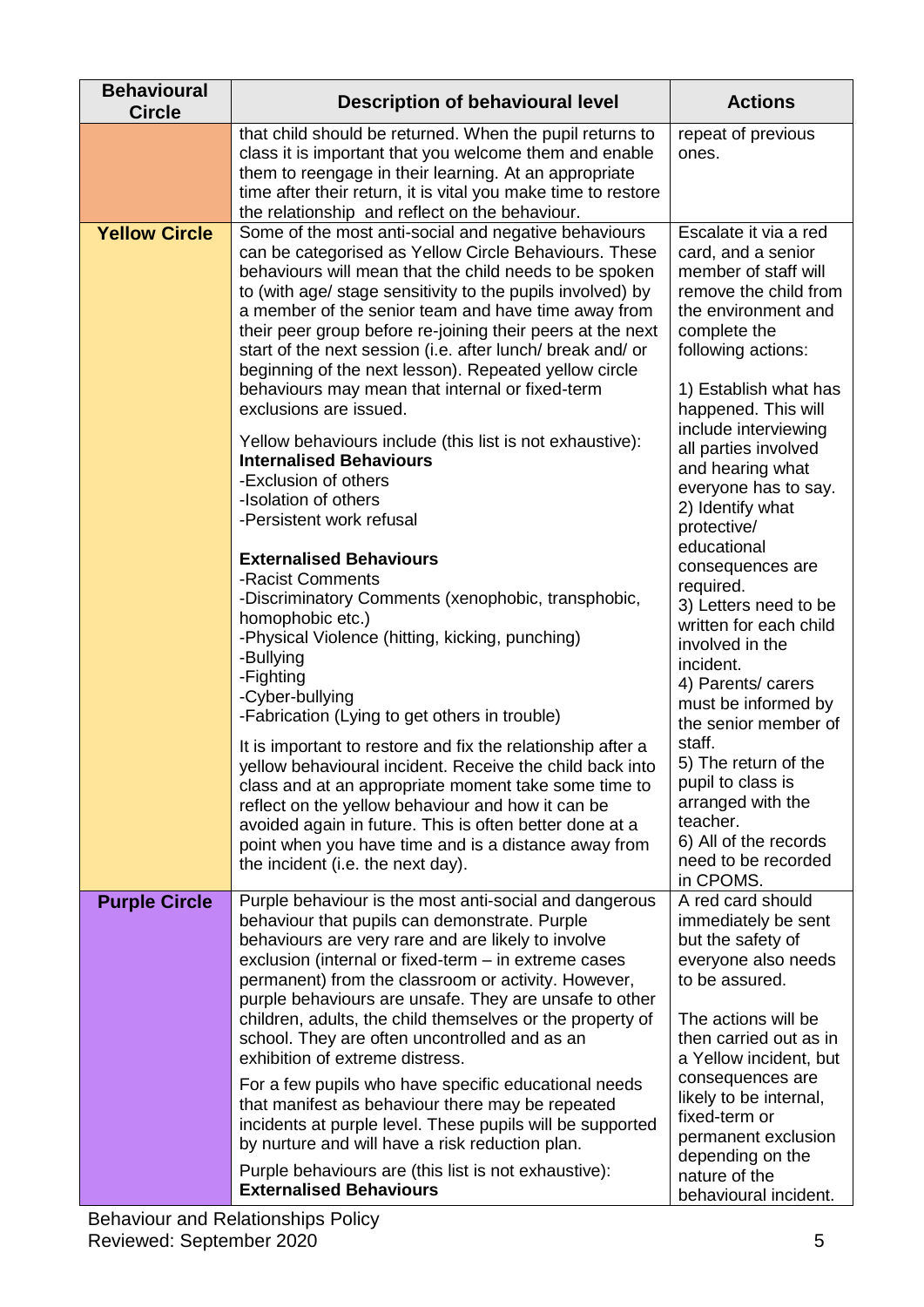| <b>Behavioural</b><br><b>Circle</b> | <b>Description of behavioural level</b>               | <b>Actions</b> |
|-------------------------------------|-------------------------------------------------------|----------------|
|                                     | -Uncontrolled or unmitigated violence or threatened   |                |
|                                     | violence to others                                    |                |
|                                     | -Deliberate damage of school property                 |                |
|                                     | -Ganging up on/ beating up an individual              |                |
|                                     | -Physical violence towards an adult                   |                |
|                                     | -Unsafe actions that could inflict harm to themselves |                |

#### **Classroom Management**

Classroom management and teaching methods have an important influence on children's behaviour. The classroom environment gives clear messages to the children about the extent to which they and their efforts are valued. Relationships between teacher and children, strategies for encouraging pro-social behaviour, the layout of the room, access to resources and classroom displays all have a bearing on the way children behave. Classrooms should be organised to develop independence and personal initiative, they should be arranged to aid accessibility and reduce uncertainty and disruption. Displays should help develop self-esteem through demonstrating the value of every individual's contribution. Overall, the classroom should provide a welcoming and affirming environment, which is accessible to all learners through support and scaffolding.

## **Playground**

High expectations of behaviour are applicable in all areas of the school community, including the playground. All staff, including those employed at lunchtime, are trained to ensure that pupils are safe and that procedures are carried out consistently.

## **Our Rules**

We have an agreed set of Our Rules, which help us to work together for excellence to ensure Central Primary is a successful school.

- **1. We will always walk sensibly around our school**
- **2. We will always listen to someone when they are talking practising our school oracy rules**
- **3. We will always try to be healthy**
- **4. We will always show respect to each other**
- **5. We will always look after our property and that of others**
- **6. We will always treat people how we would like to be treated ourselves**
- **7. We will always be kind and friendly**
- **8. We will always try our best and work hard**
- **9. We will always use our good manners**
- **10. We will always show good sportsmanship**

In the Autumn Term, as part of their work in PSHCE 'New beginnings' theme, each class creates and signs a set of Class Rules which states they understand and agree to follow the Rules. These Class Rules will take into account the 'Our Rules' to all pupils across the school making them accessible to all. Children are asked to work together to explore what each rule means to them and write, photograph or draw examples of people doing these things. The Rules are displayed in each classroom.

#### **Affirmation of pro-social behaviour**

As we work with pupils to help them develop their intrinsic pro-social green behaviours, we aim to avoid using tokens to reward pupil behaviour, instead focusing on praising and celebrating behaviour we wish to continue and encourage. This is because we recognise it

Behaviour and Relationships Policy Reviewed: September 2020 6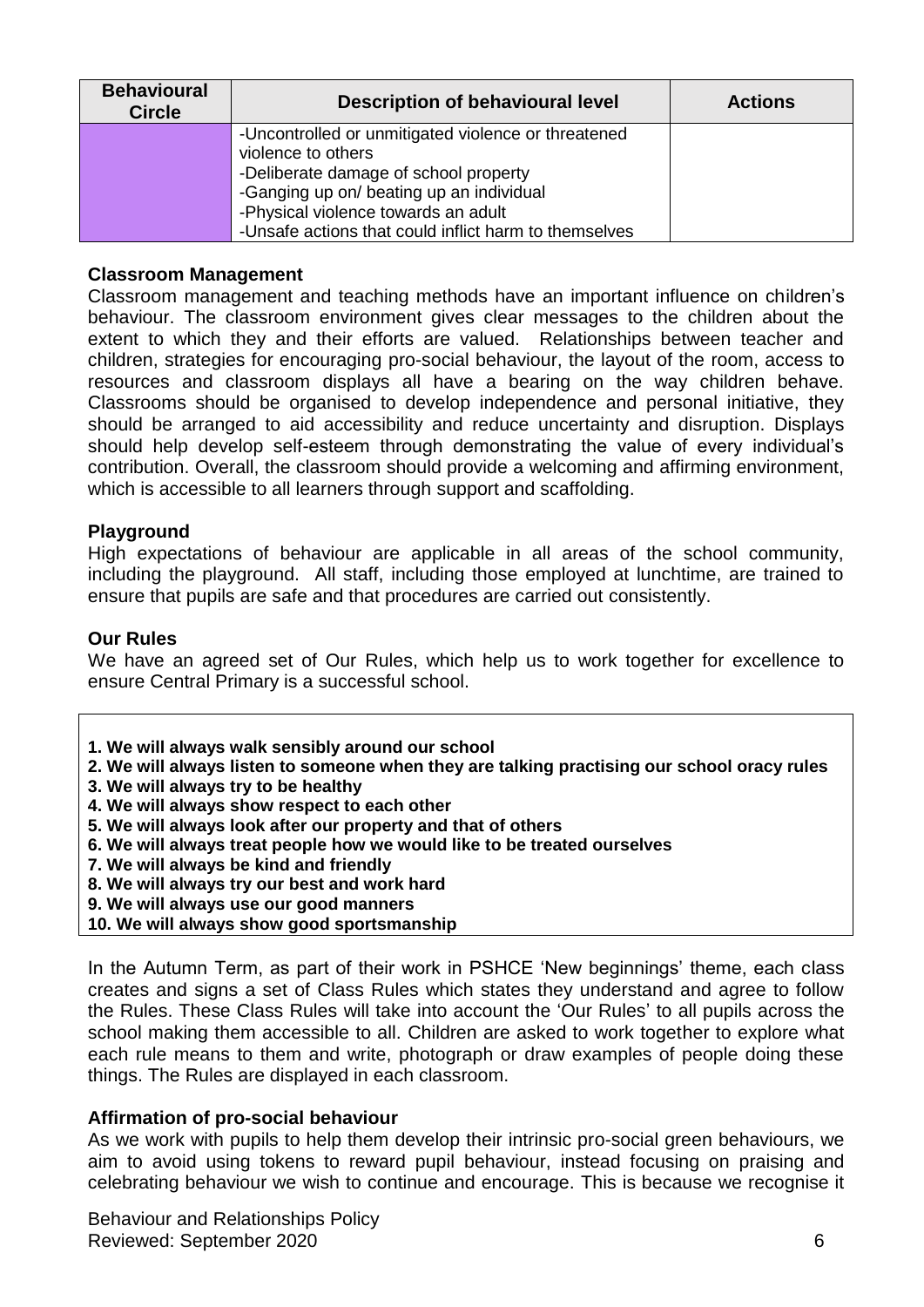is important to teach pupils to regulate their behaviour and understand when it is pro-social. We also identify that at different times some pupils may need reminding of what pro-social behaviour looks like (this will be addressed at Blue level).

**Affirmation cards**: These are cards, which publically declare the pro-social behaviour a pupil or pupils have demonstrated and that we wish to encourage. These will be shared in front of the class and both reinforce positive choices and encourage other pupils to choose the same positive behaviour. These affirmation cards are designed to specifically identify the Green Behaviours and should reinforce the pro-social characteristic that is being promoted. For example, they should say: 'Thank you for taking turns with your partner and showing them you were listening' rather than 'great listening'.

**Marbles**: Each class has a marble jar and praise is used to recognise pro-social behaviour as it occurs. This serves as a visual representation of the amount of positive pro-social behaviours in each classroom.

**Celebration Assembly**: Once a week, the school has a Celebration Assembly, which will be held in individual classrooms. Each class selects two pupils to be recognised for their persistence, kindness, forgiveness, curiosity or hope. This assembly celebrates the pupil and their work as well as reinforcing the positive behaviours of our school. These achievements will be shared with parents and carers in the weekly blog or newsletter.

## **Consequences for unacceptable behaviour**

Despite focusing on rewarding positive behaviour, we recognise that at times, children will find it difficult to follow Our Rules. Consequences will be used in a balanced way and will focus on the act and not the child. Children should be helped to understand why their behaviour is not acceptable.

We use Educational and Protective Consequences in line with our Hertfordshire Steps Training. Educational consequences are ones that are linked to behaviours around learning. For instance, poor completion of work might mean that the consequence is to do it again. Protective consequences are consequences that are to enable the pupil to reflect on their choices. A child who has hurt another child at playtime might need to spend the next one with an adult who will support them to play more positively. The consquences given will always result in an educational consequnce.

A distinction has to be made between developmental behaviour and persistently unacceptable, challenging and inappropriate behaviour. Some children, including those with SEND, who may have specific needs relating to behaviour, will find it difficult to follow our Rules. Individual strategies (and plans) will therefore need to be implemented to support them. This may include the use of clear targets with specific rewards, alternative rewards or consequences and the use of outside agencies (Education Support Centre, Behaviour Outreach Schools, Educational Psychologist, etc.). Parents/carers will be involved in supporting the school in managing their child's behavioural needs. It may also be appropriate to complete an EHM form if multi-agencies are involved with the child or a Risk Reduction Plan if the child is at risk of exclusion (fixed-term or permanent). Fixed-Term and Permanent Exclusions may be issued as a consequence of unacceptable behaviour. Exclusions can be the result of a serious one off incident or repeated anti-social behaviour that is detrimental to the effective and efficient learning of others.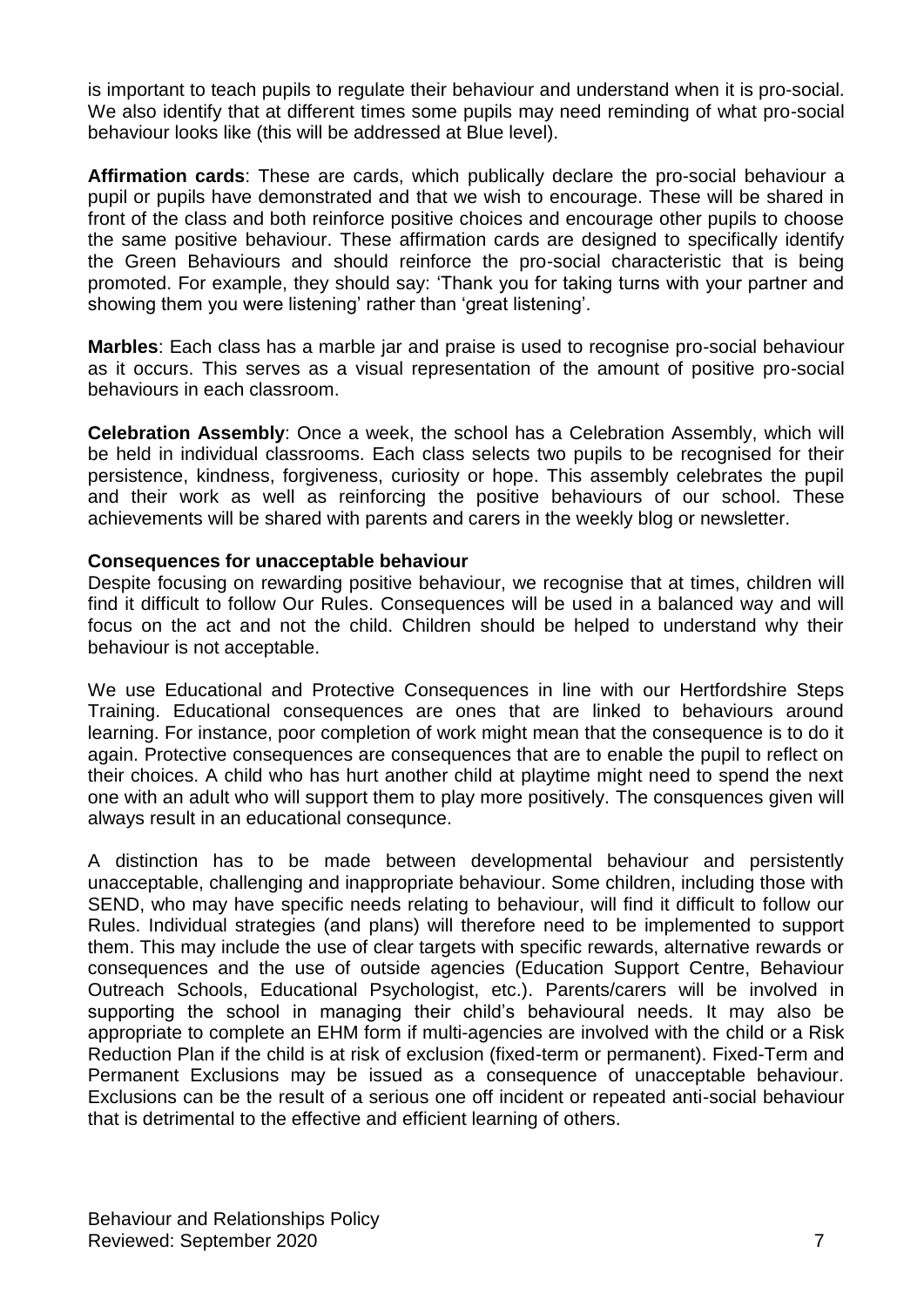# **Bullying and harassment**

We hold Anti-Bullying accreditation and have a whole-school approach to preventing bullying. We take the issue of bullying seriously and work with members of our school community so that they know:

- o What the school means by bullying
- o Why bullying is totally unacceptable
- o How we address bullying and support those who have been bullied or bullied others Please see our Anti-Bullying Policy for more information.

#### **Links with home**

At Central Primary, we believe in working to build a partnership with parents/ carers so that they are able to support the school in promoting good behaviour and attendance. We feel it is important that parents/carers know the measures taken to promote good behaviour in school and are able to participate in their children's education by having two-way communication with the school. This information is shared by:

- o Our Home-School Agreement;
- o News blogs and through awards which are sent home;
- $\circ$  The procedures as laid out in this policy;
- o Ensuring parents are involved in supporting the school in managing their child's behaviour issues including through their involvement in SEND Reviews, RRP and other meetings where appropriate.

#### **Procedures for review and evaluation**

Our positive behaviour policy is a living policy. Monitoring, review and evaluation is built into the annual school self-review cycle. Monitoring takes place in a number of ways:

- o Involvement of pupils in environment walks and interviews;
- o Parent/ Carer feedback at Friends of Central/ Annual Questionnaire;
- o Statistical data of pupils or groups who are regularly given consequences or rewards;
- o Classroom observations;
- o Observation of the day-to-day behaviour in the school.

## **Complaints**

The school's procedures for dealing with complaints, including behaviour, are detailed in the school's Complaint Policy.

## **Equality**

In accordance with the Equality Act 2010 we seek to;

- a) **eliminate discrimination**, harassment, victimisation and any other conduct that is prohibited by or under the act
- b) **advance equality of opportunity** between persons who share a relevant protected characteristic and persons who do not share it
- c) **foster good relations** between persons who share a relevant protected characteristic and persons who do not share it

#### **Review**

This policy will be reviewed every year as a safeguarding policy.

#### **Related Policies**

- Anti-Bullying Policy & leaflet
- Equality Policy
- Complaints Procedure

Behaviour and Relationships Policy Reviewed: September 2020 8